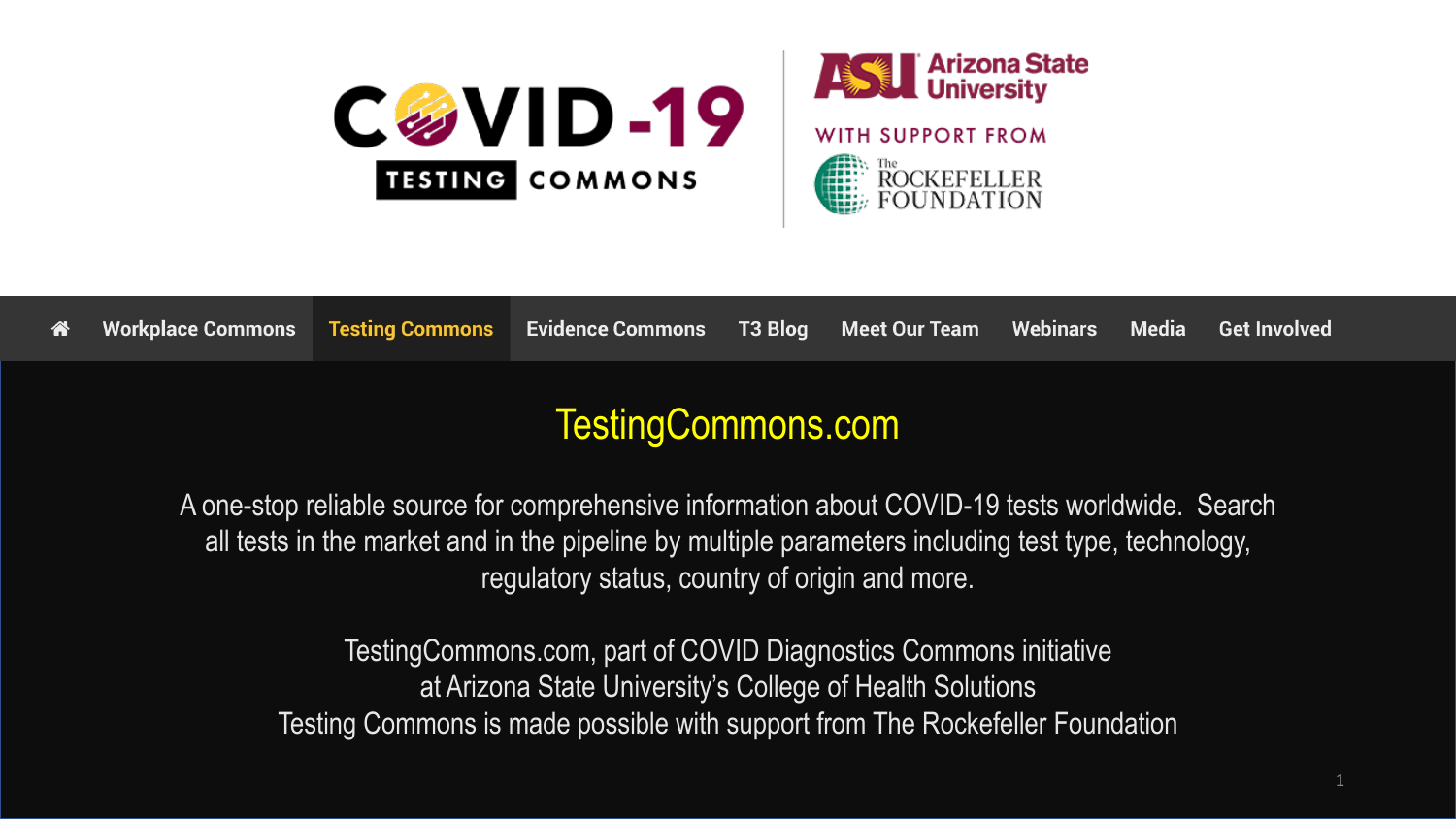### TestingCommons.com Pandemic Review





1. n/a after 10/7/20 when HHS/FDA announced policy to not require authorization for any LDT

2. 19% of tests with approval internationally have been granted EUA by the US FDA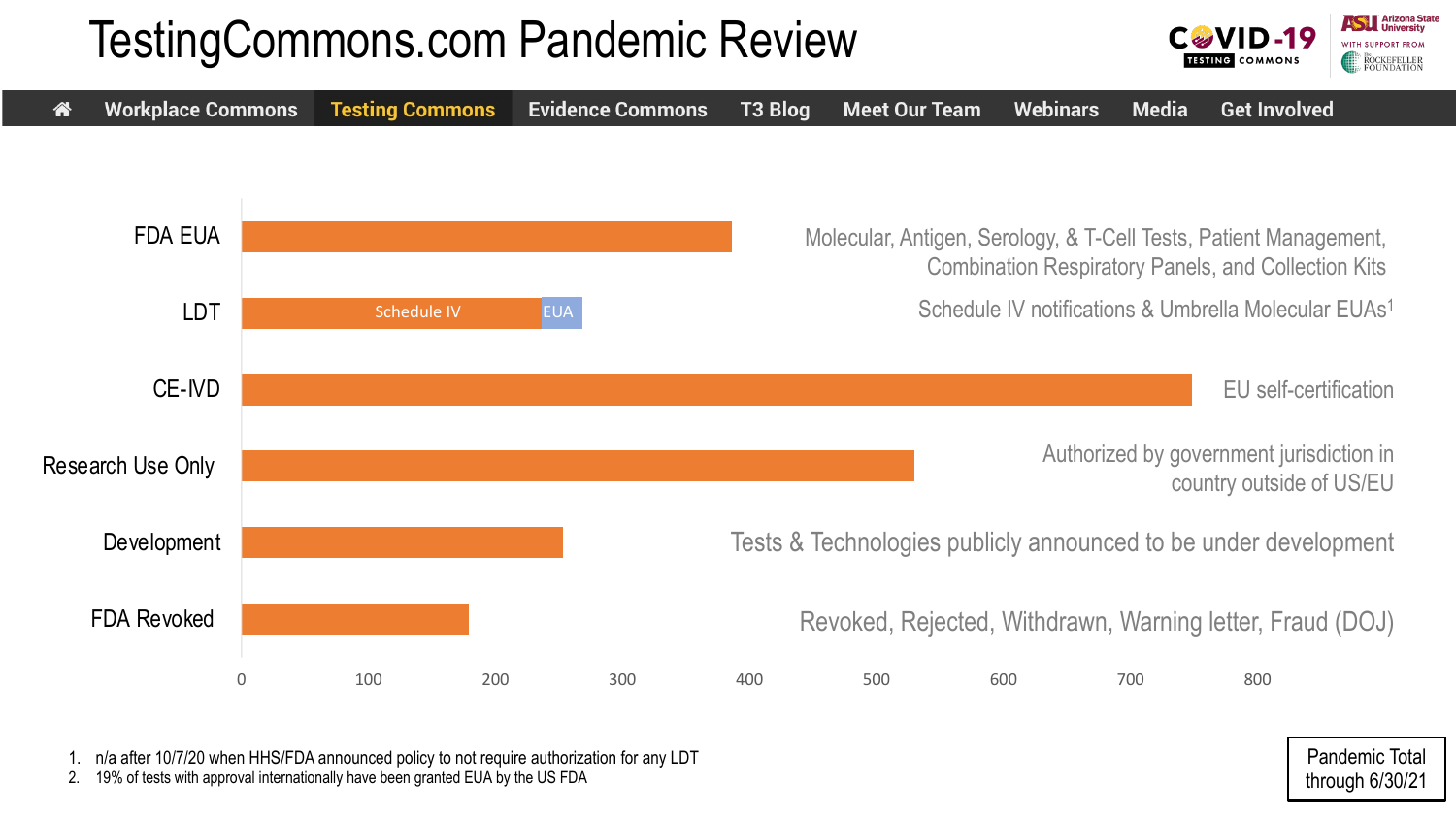### US FDA EUA Test Classifications



- Tests:
	- Molecular Tests (including Appendix A LDTs and Flu panels)
	- Antigen Tests (including Flu panels)
	- Patient Management Tests (IL6)
	- Serology (Antibody) Tests (including cellular immunity)
- Collection Kits
	- Home Collection Kits (Nasal Swabs or Saliva)
- Test Attributes:
	- Test Location (Lab vs. POC vs. Home)
	- Screening (Asymptomatic)
	- Serial Screening
	- Pooling
	- OTC vs Prescription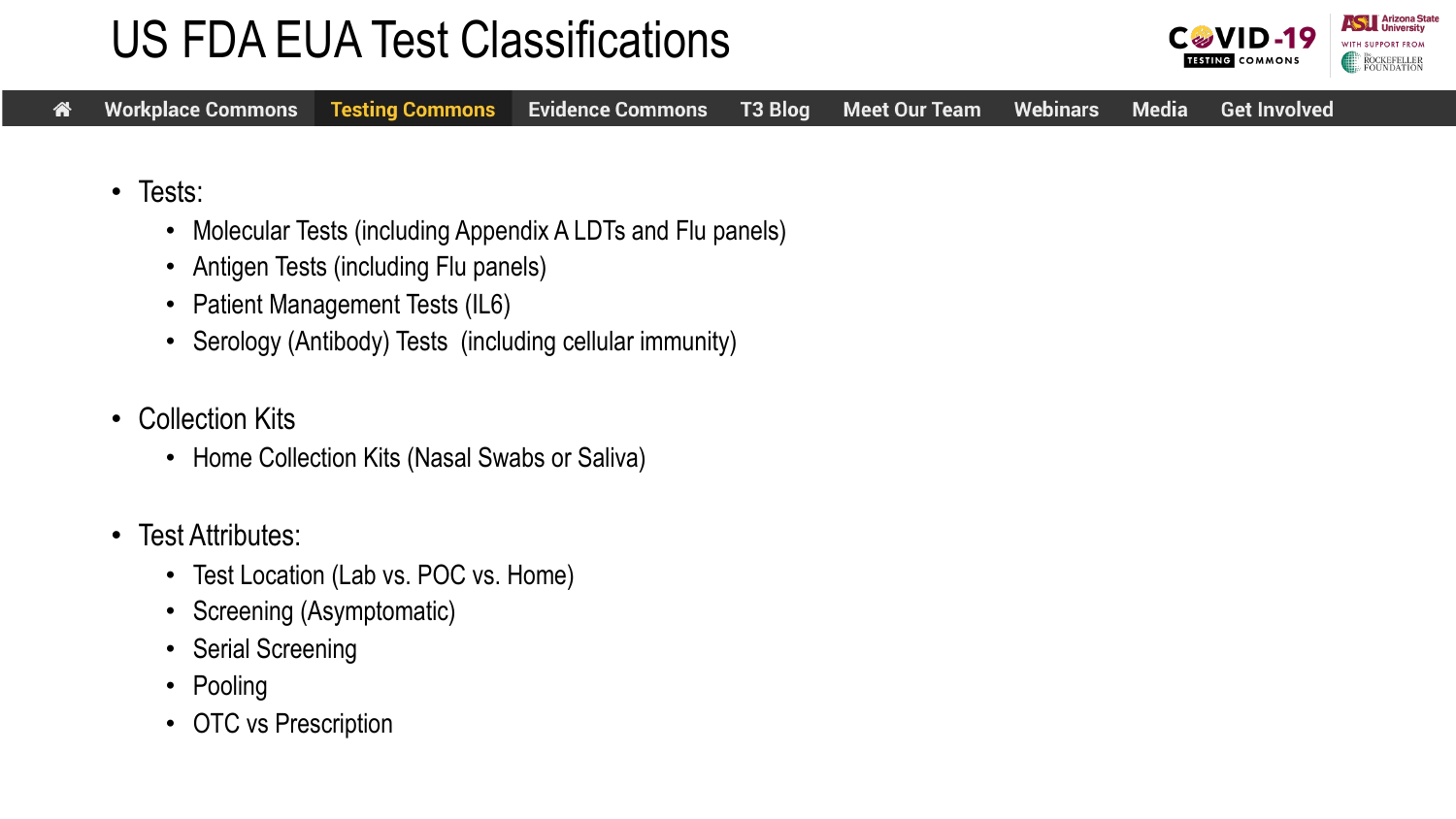### US FDA Emergency Use Authorizations



**ASTERNATION** University

WITH SUPPORT FROM

**CGVID-19** 

**TESTING COMMONS**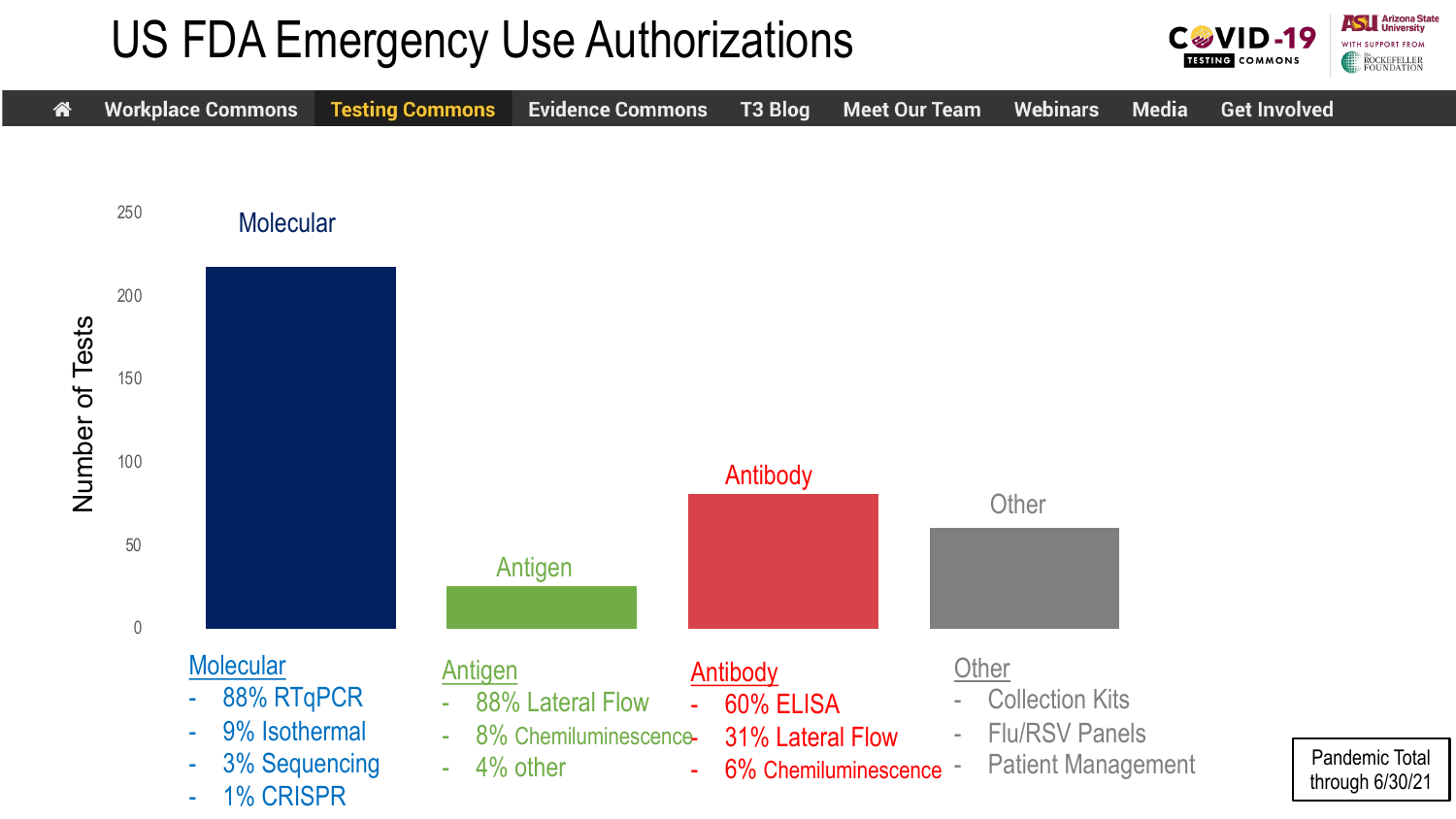#### Timeline of EUA Issuances and Amendments by Type **C&VID-19 TESTING COMMONS**

**Arizona State** 

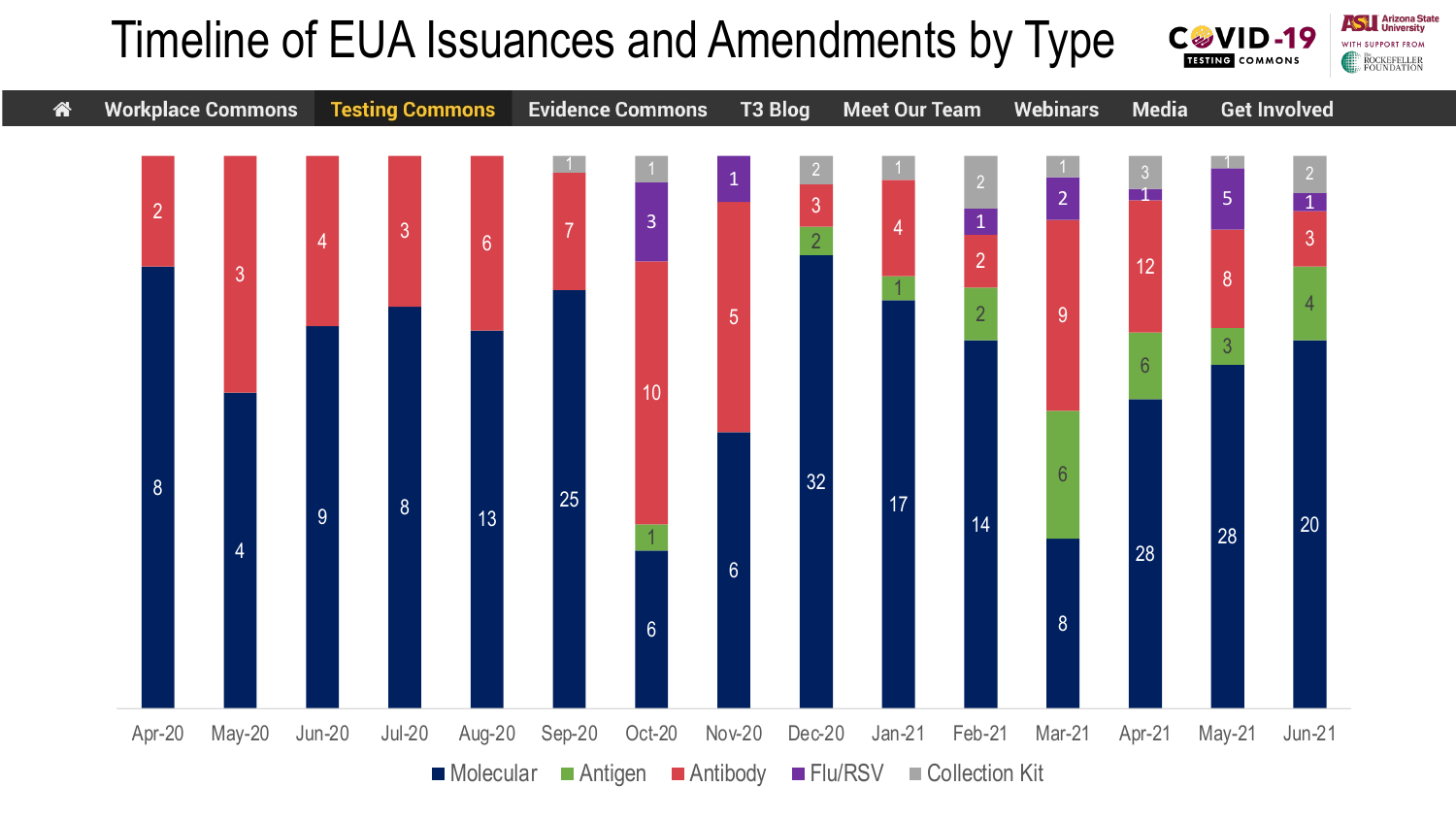#### Profile of US FDA EUA's





1. Only a single Swab type per test counted here, in least to most invasive priority order: Saliva; ANS; lastly NPS/OPS. All PCR tests are sensitive enough to work with nearly all of these swab types: later authorizations other swab methods. 2. No specific Healthcare Professional training is required by the EUA (at Laboratory discretion)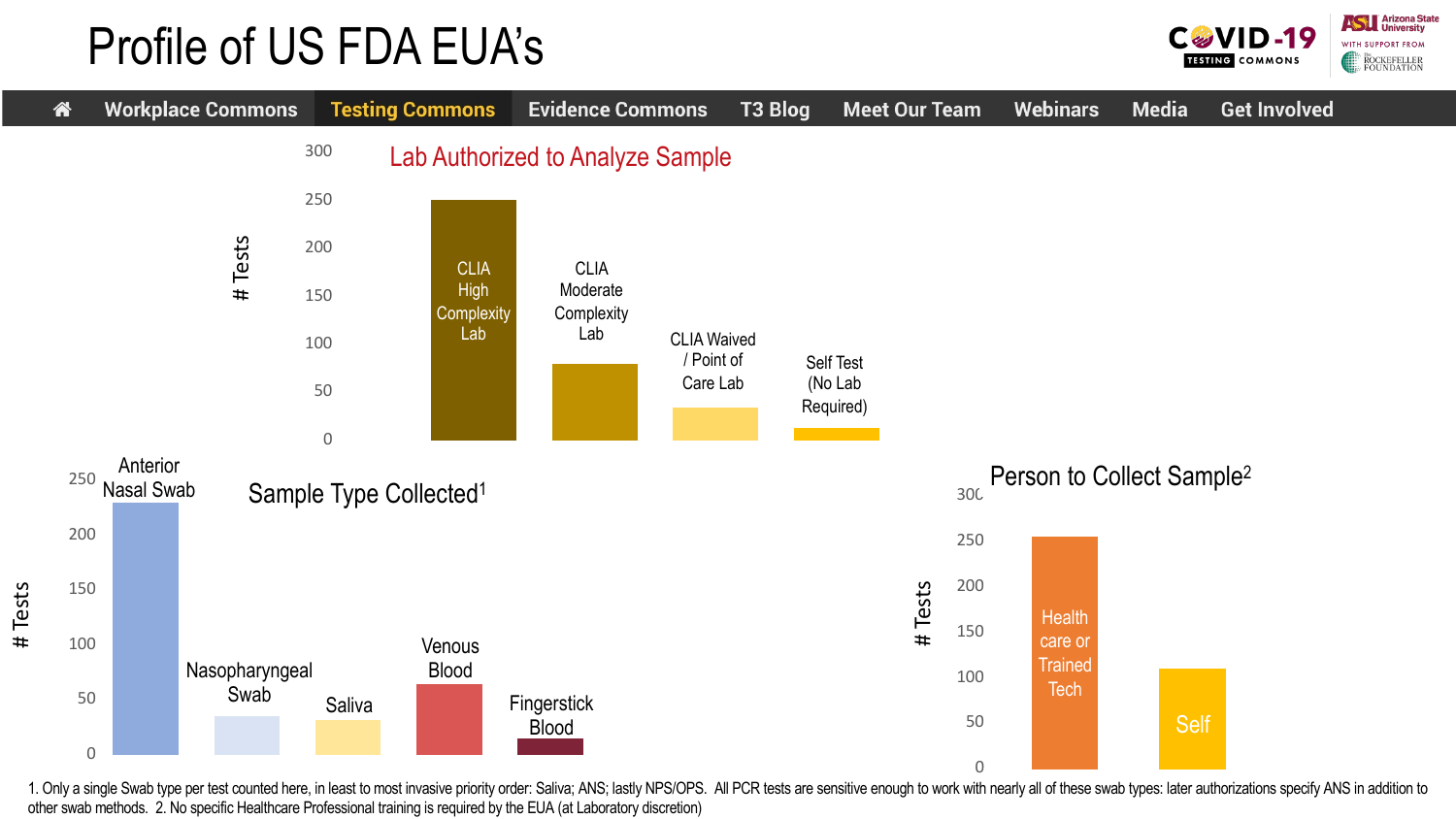## 11 EUA's for Comprehensive At-Home Tests



| <b>Workplace Commons</b><br>谷 | <b>Testing Commons</b><br><b>Evidence Commons</b>                                                                     | T3 Blog<br><b>Webinars</b><br><b>Media</b><br><b>Get Involved</b><br><b>Meet Our Team</b>                                                                                                                                                                               |
|-------------------------------|-----------------------------------------------------------------------------------------------------------------------|-------------------------------------------------------------------------------------------------------------------------------------------------------------------------------------------------------------------------------------------------------------------------|
|                               | <b>MOLECULAR TESTS (3)</b>                                                                                            | <b>ANTIGEN TESTS (8)</b>                                                                                                                                                                                                                                                |
| <b>RX TESTS (4)</b>           | Lucira COVID-19 All-In-One<br><b>Test Kit</b>                                                                         | • Abbott BinaxNOW COVID-19 Ag Card Home Test<br><b>OraSure InteliSwab COVID-19 Rapid Test Rx</b><br>$\bullet$<br>Quidel QuickVue At-Home OTC COVID-19 Test<br>$\bullet$                                                                                                 |
| OTC TESTS (7)                 | Cue COVID-19 Test for<br>Home and Over The Counter<br>(OTC) Use<br><b>Lucira CHECK-IT COVID-19</b><br><b>Test Kit</b> | • Abbott BinaxNOW COVID-19 Ag Card 2 Home Test<br><b>Abbott BinaxNOW COVID-19 Antigen Self Test</b><br>$\bullet$<br>• Ellume COVID-19 Home Test<br><b>OraSure InteliSwab COVID-19 Rapid Test</b><br>$\bullet$<br>Quidel QuickVue At-Home OTC COVID-19 Test<br>$\bullet$ |

Pandemic Total through 6/30/21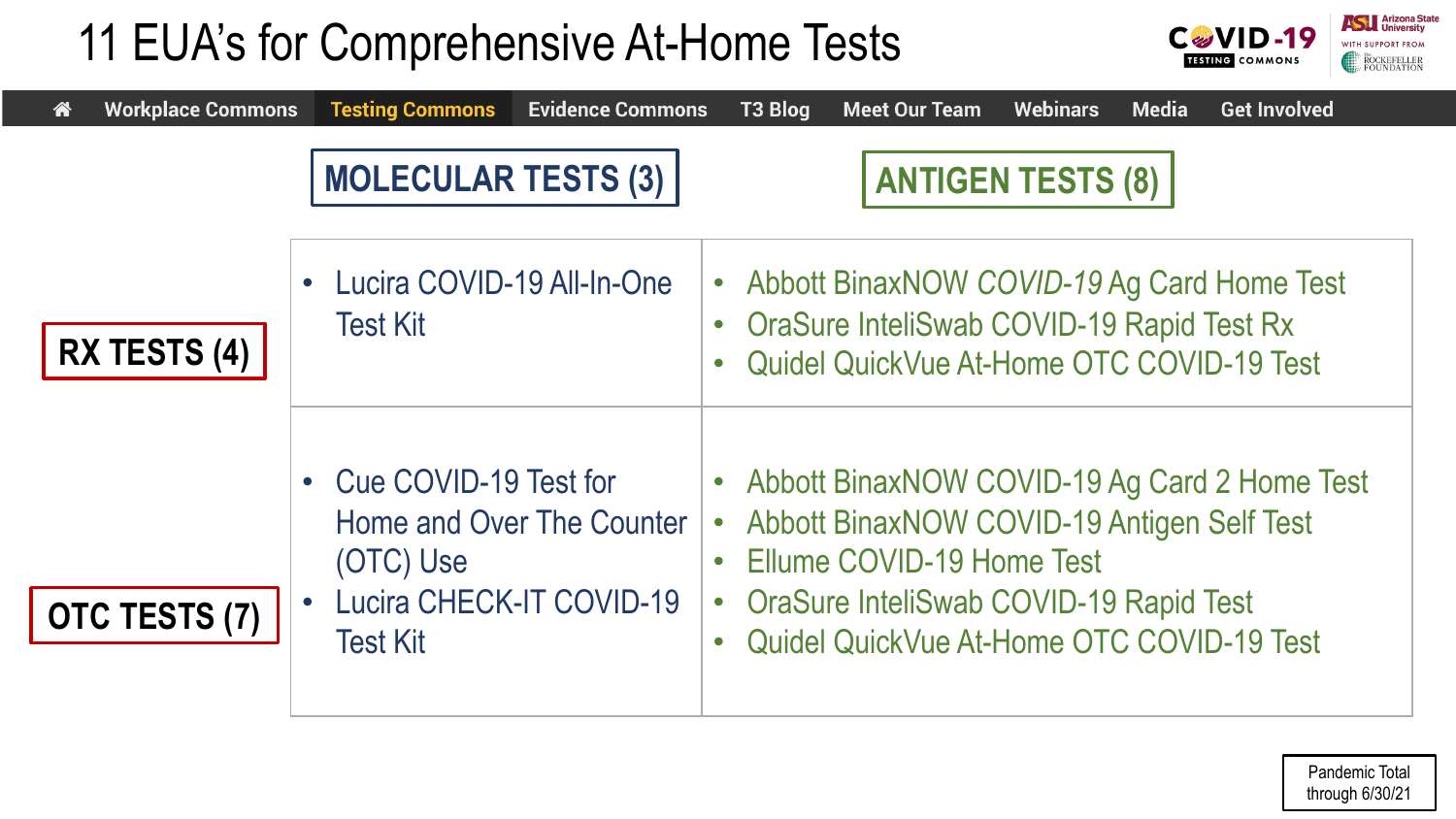#### EUA's for Asymptomatic Screening & Serial Screening



#### **Screening (49) Serial Screening (14)**

**Assembly** Arizona State

**ROCKEFELLER**<br>FOUNDATION

CGVID-19 **TESTING** COMMONS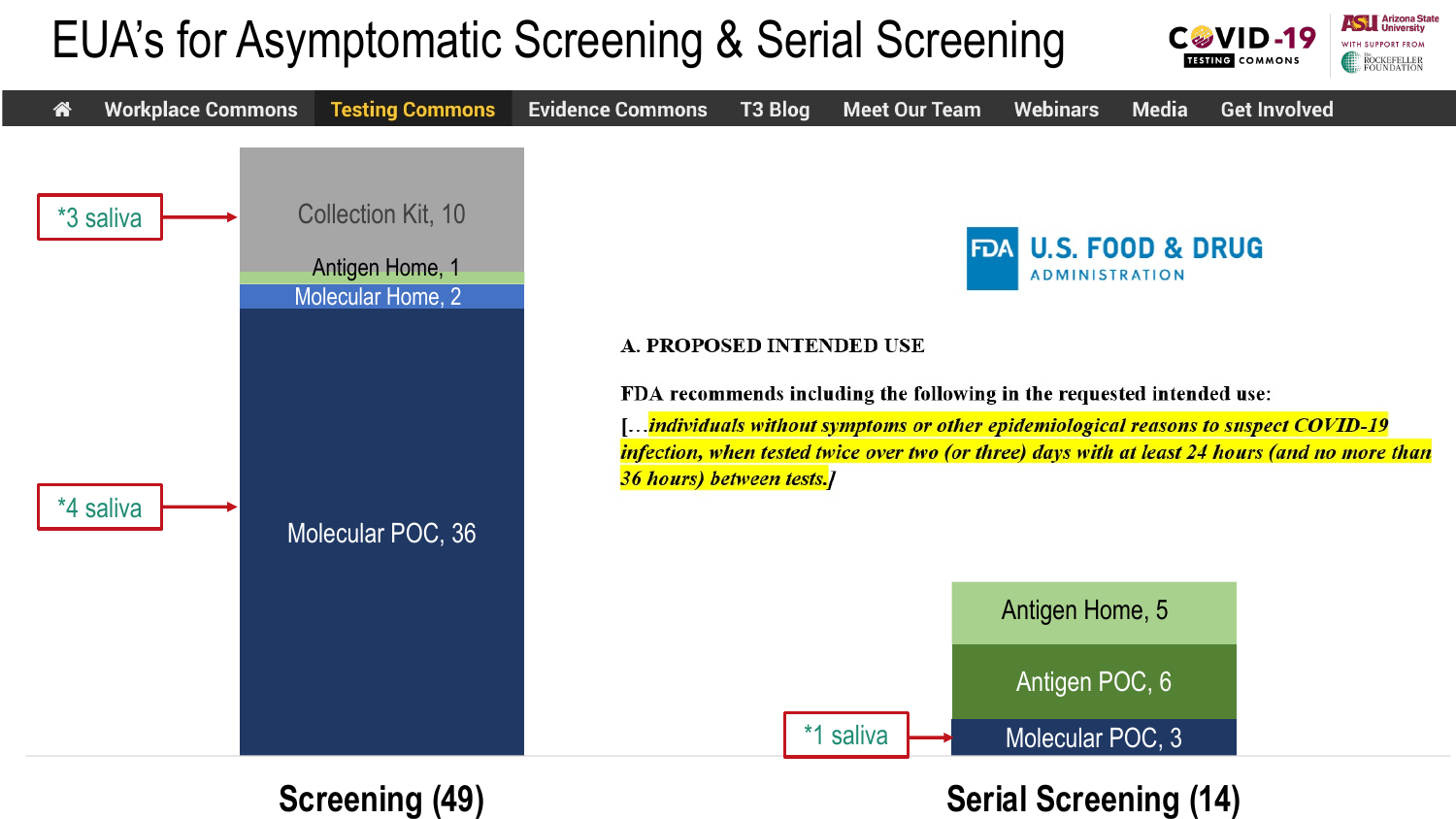#### 28 Antigen Tests with EUAs



| <b>Workplace Commons</b><br>袜 | <b>Testing Commons</b>                                                                                                | <b>Evidence Commons</b><br>T3 Blog                                                                                                                                                                                                             | <b>Meet Our Team</b> | <b>Webinars</b>                                                                                                                                                                                 | <b>Media</b> | <b>Get Involved</b>                        |
|-------------------------------|-----------------------------------------------------------------------------------------------------------------------|------------------------------------------------------------------------------------------------------------------------------------------------------------------------------------------------------------------------------------------------|----------------------|-------------------------------------------------------------------------------------------------------------------------------------------------------------------------------------------------|--------------|--------------------------------------------|
|                               | <b>CLIA High/Moderate</b><br>(Laboratory)                                                                             | <b>CLIA Waived</b><br>(Physician Office)                                                                                                                                                                                                       |                      | Home                                                                                                                                                                                            |              |                                            |
| Instrument read               | <b>Celltrion Sampinute</b><br><b>DiaSorin LIAISON</b><br><b>Ortho VITROS</b><br>Qorvo Omnia<br><b>Quanterix Simoa</b> | <b>BD Veritor</b><br>BD Veritor + Flu A/B<br><b>Luminostics Clip</b><br>LumiraDx<br><b>Quidel Sofia FIA</b><br><b>Quidel Sofia2+Flu</b>                                                                                                        |                      | <b>Ellume OTC</b>                                                                                                                                                                               |              |                                            |
| <b>Visual read</b>            |                                                                                                                       | <b>Access Bio CareStart</b><br><b>BinaxNOW Card</b><br>BinaxNOW 2 Card<br><b>Celltrion DiaTrust</b><br><b>InBios SCoV-2</b><br>OraSure Inteliswab Pro<br><b>Princeton Status+Flu</b><br><b>Salofa Sienna-Clarity</b><br><b>Quidel QuickVue</b> |                      | <b>BinaxNOW Home Rx</b><br><b>BinaxNOW Self OTC</b><br><b>BinaxNOW Telehealth</b><br>OraSure Inteliswab RX<br>OraSure Inteliswab OTC<br><b>Quidel QuickVue Rx</b><br><b>Quidel QuickVue OTC</b> |              | <b>Pandemic Total</b><br>through $6/30/21$ |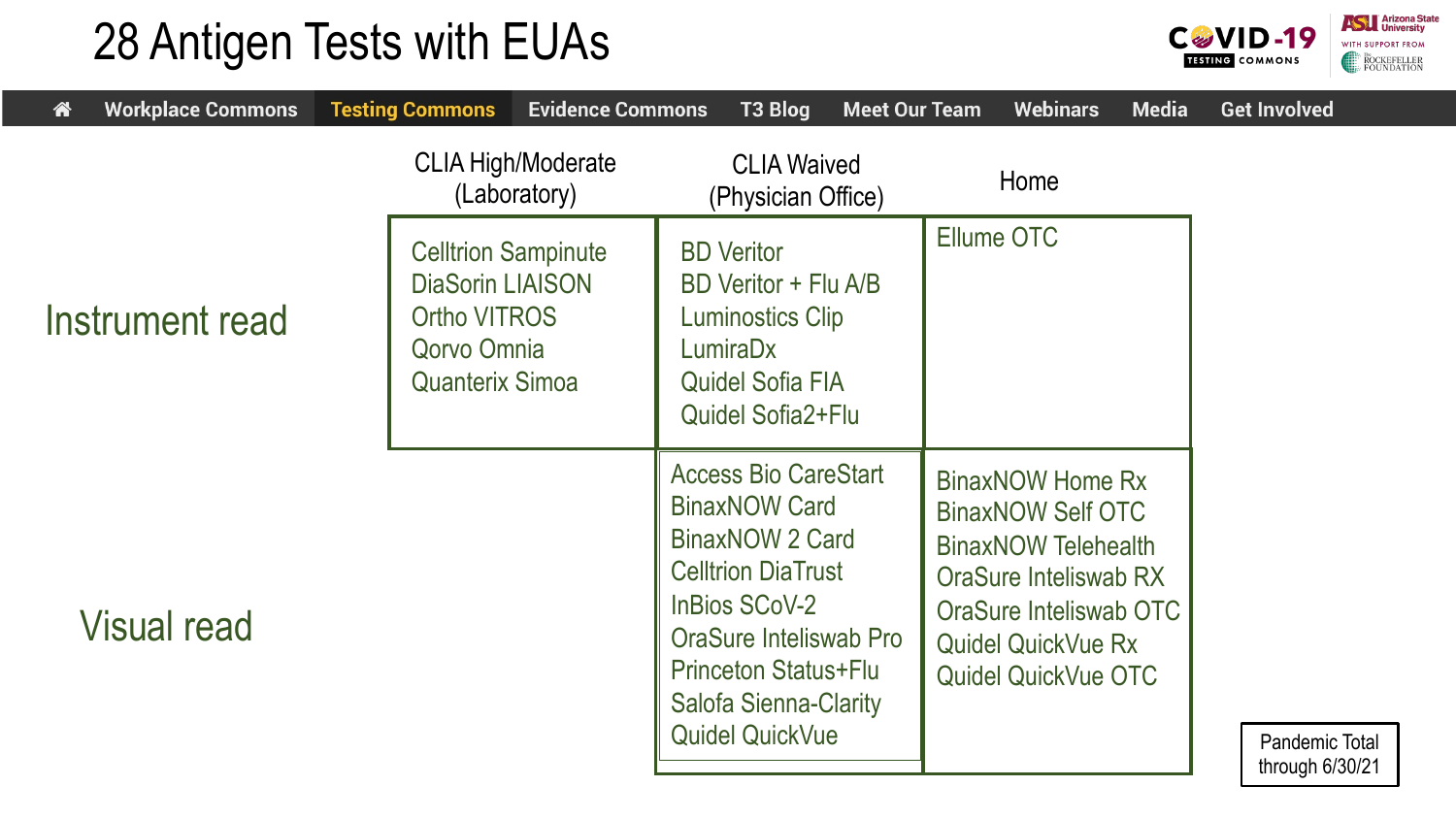#### 18 EUA's for Respiratory Panels (Flu, RSV, etc.)





through 6/30/21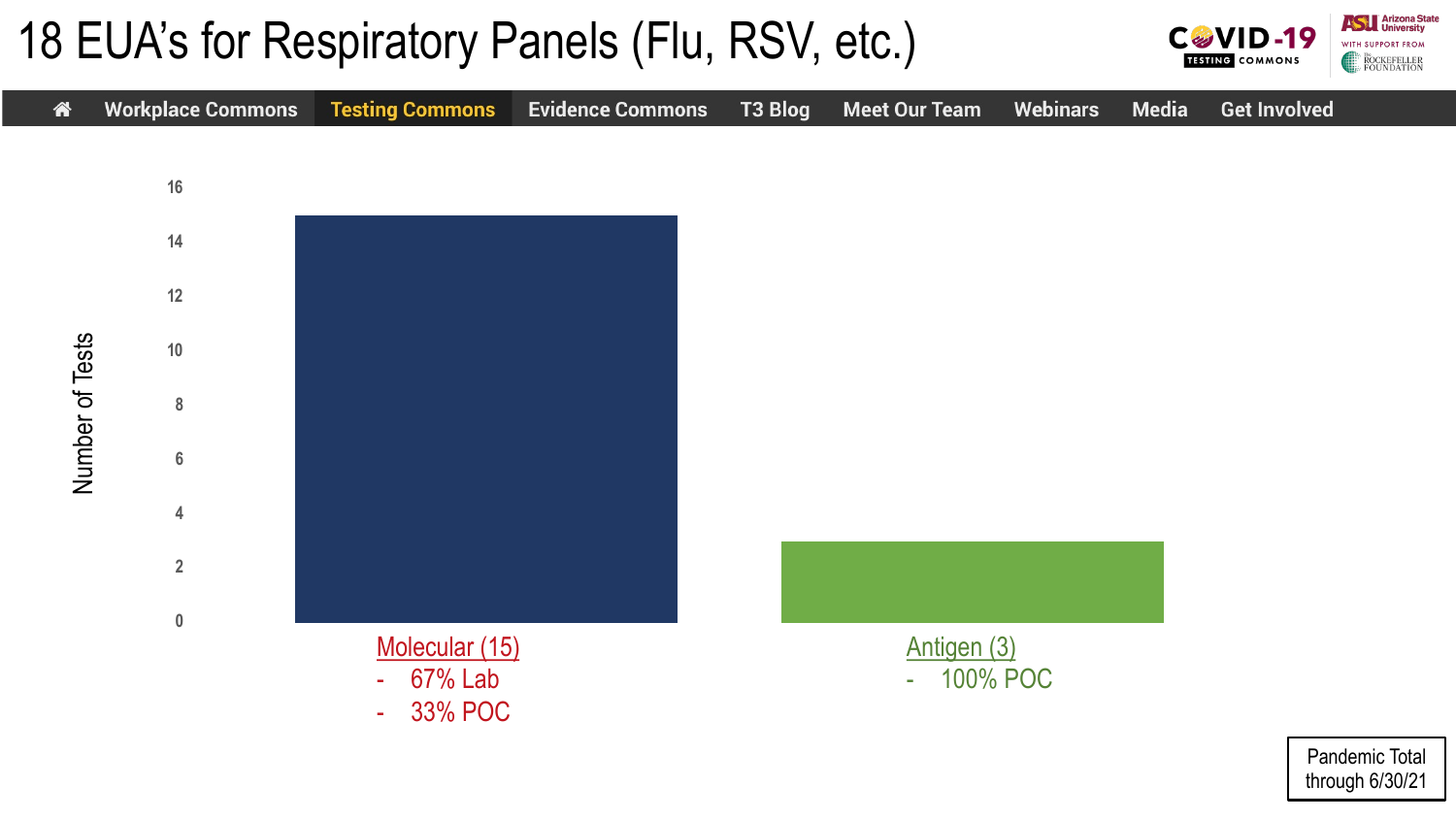#### Pandemic Total through 6/30/21

# 18 EUA's for Respiratory Panels (Flu, RSV, etc.)



**Evidence Commons** 

**T3 Blog** 

**Meet Our Team** 

- Bio-Rad Reliance
- CDC Flu C2 Multiplex Assay

**Workplace Commons** 

谷

- Cepheid Xpert Xpress
- GenMark ePlex Respiratory Pathogen Panel 2
- Hologic Aptima
- Luminex NxTAG Respiratory Pathogen Panel + SARS-CoV-2

**Testing Commons** 

- NeuMoDx Flu A-B/RSV/SARS-CoV-2 Vantage Assay
- QIAGEN GmbH QIAstat-Dx Respiratory SARS-CoV-2 Panel
- Quest RC COVID-19+Flu RT-PCR
- Roche cobas
- Roche cobas for use with Liat system
- Thermo Fisher TaqPath

**Antigen Respiratory Combination Tests (3)**

**Media** 

- BD Veritor System for Rapid Detection of SARS-CoV-2 & Flu A+B
- Princeton BioMeditech Corp. Status COVID-19/Flu

**Webinars** 

• Quidel Sofia 2 Flu + SARS Antigen FIA



**Get Involved**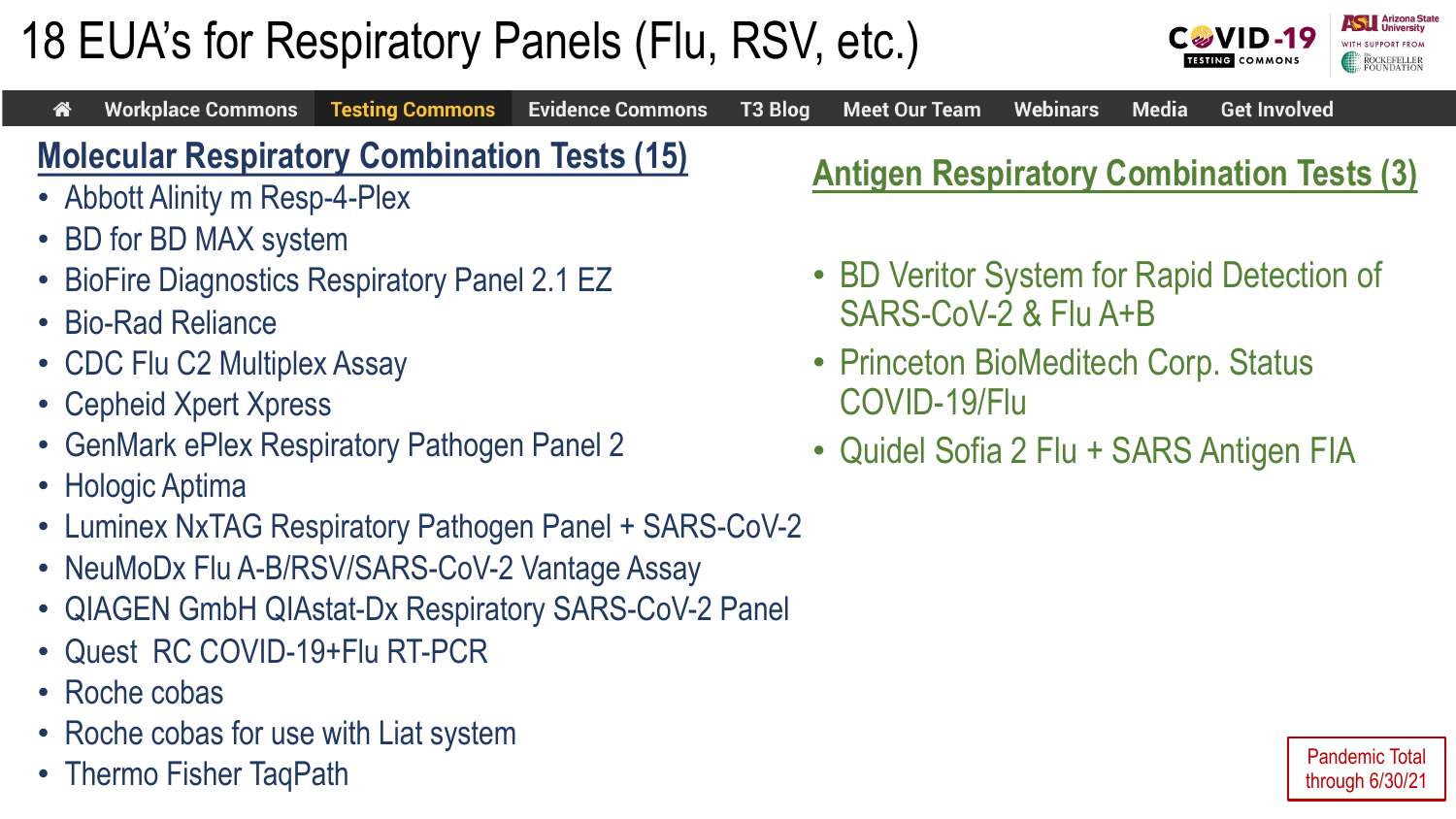## 28 EUA's for Testing of Pooled Samples

• Hologic [Aptima SARS-CoV-2 assay] • Hologic [Panther Fusion SARS-CoV-2 Assay]



• UCSD [RC SARS-CoV-2 Assay] • Viracor Eurofins [SARS-CoV-2 assay]

Pandemic Total through 6/30/21

**Anizona State** 

**ROCKEFELLER**<br>FOUNDATION

CØVID-19 **TESTING** COMMONS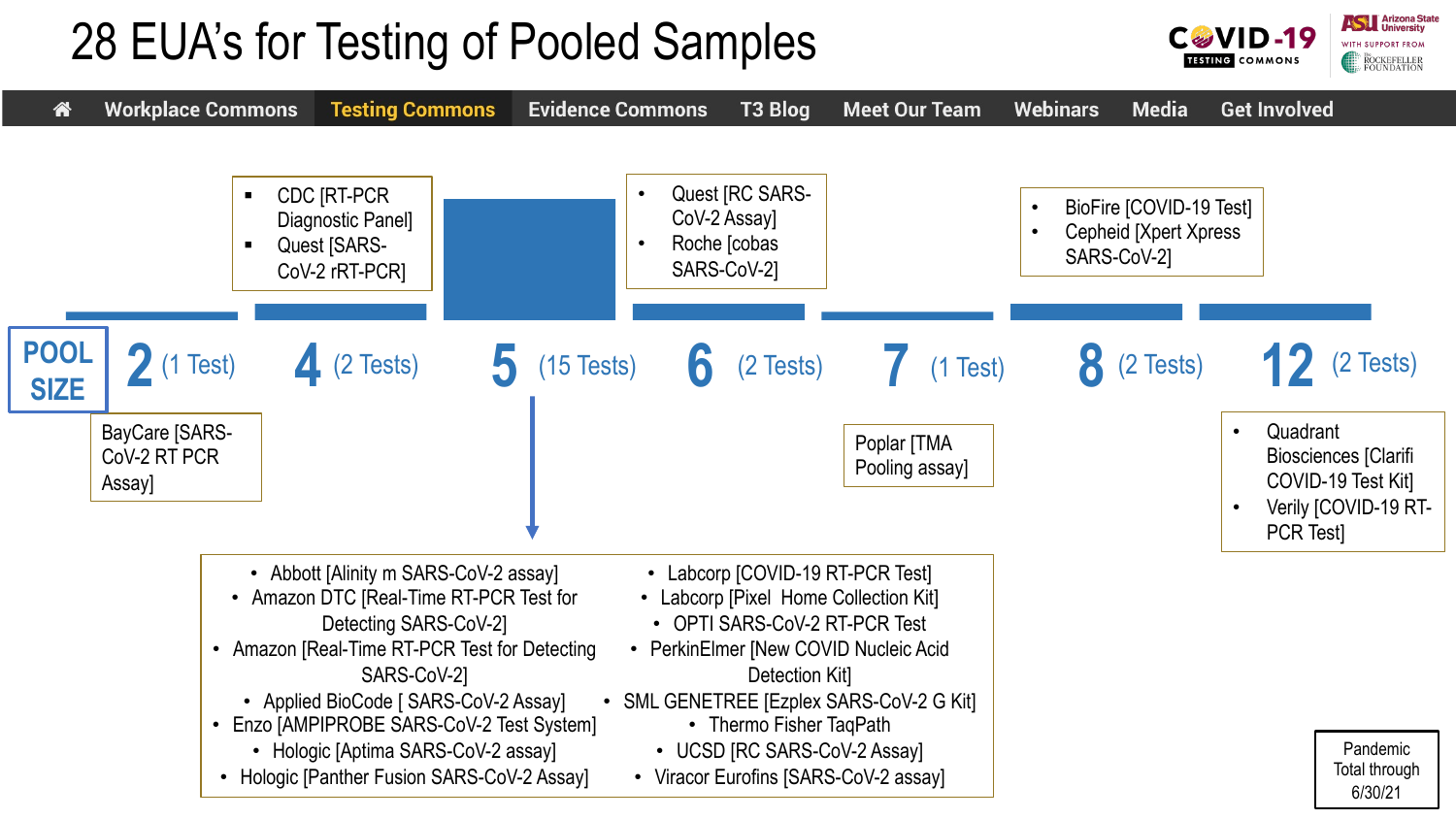#### **C&VID-19** 16 EUA's for Independent Home Specimen Collection Kits **TESTING COMMONS**



Pandemic Total through 6/30/21

**ASTERNATION** University

ROCKEFELLER<br>FOUNDATION

WITH SUPPORT FROM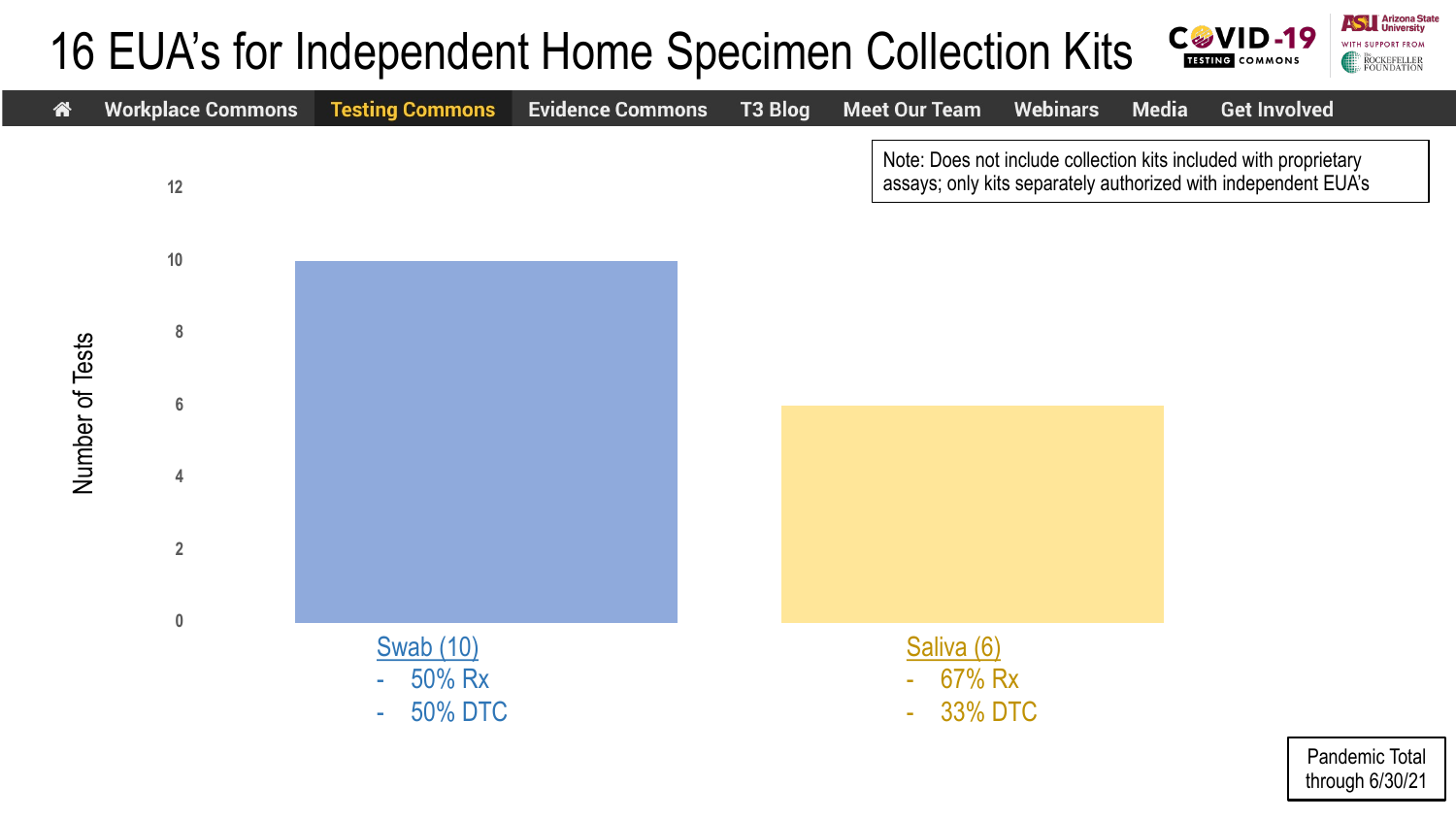## 16 EUA's for Independent Home Specimen Collection Kits



|                                  | « Workplace Commons Testing Commons Evidence Commons T3 Blog Meet Our Team Webinars Media Get Involved |  |  |  |                                                                                                                                    |  |  |
|----------------------------------|--------------------------------------------------------------------------------------------------------|--|--|--|------------------------------------------------------------------------------------------------------------------------------------|--|--|
| <b>Swab Collection Kits (10)</b> |                                                                                                        |  |  |  | Note: Does not include collection kits included with proprietary<br>assays; only kits separately authorized with independent EUA's |  |  |

- binx health At-Home Nasal Swab COVID-19 Sample Collection Kit
- Clinical Enterprises EmpowerDX COVID-19 Home Collection Kit DTC
- Color COVID-19 Self-Swab Collection Kit
- Color COVID-19 Self-Swab Collection Kit DTC
- Color COVID-19 Self-Swab Collection Kit with **Saline**
- Everlywell COVID-19 Test Home Collection Kit
- Everlywell COVID-19 Test Home Collection Kit DTC
- GetMyDNA COVID-19 Test Home Collection Kit
- Kroger Health COVID-19 Test Home Collection Kit
- RapidRona Self-Collection Kit

#### **Saliva Collection Kits (6)**

- DNA GenoTech OMNIgene·ORAL OM-505 and OME-505 (OMNIgene·ORAL) Saliva Collection Device
- DNA GenoTech ORAcollect·RNA OR-100 and ORAcollect·RNA ORE-100 Saliva Collection Device
- Phosphorus Diagnostics LLC Pinpoint by Phosphorus COVID-19 Test Home Collection Kit DTC
- Spectrum Solutions SDNA-1000 Saliva Collection Device
- WREN Laboratories COVID-19 Saliva Test Collection Kit DTC
- Yale School of Public Health SalivaDirect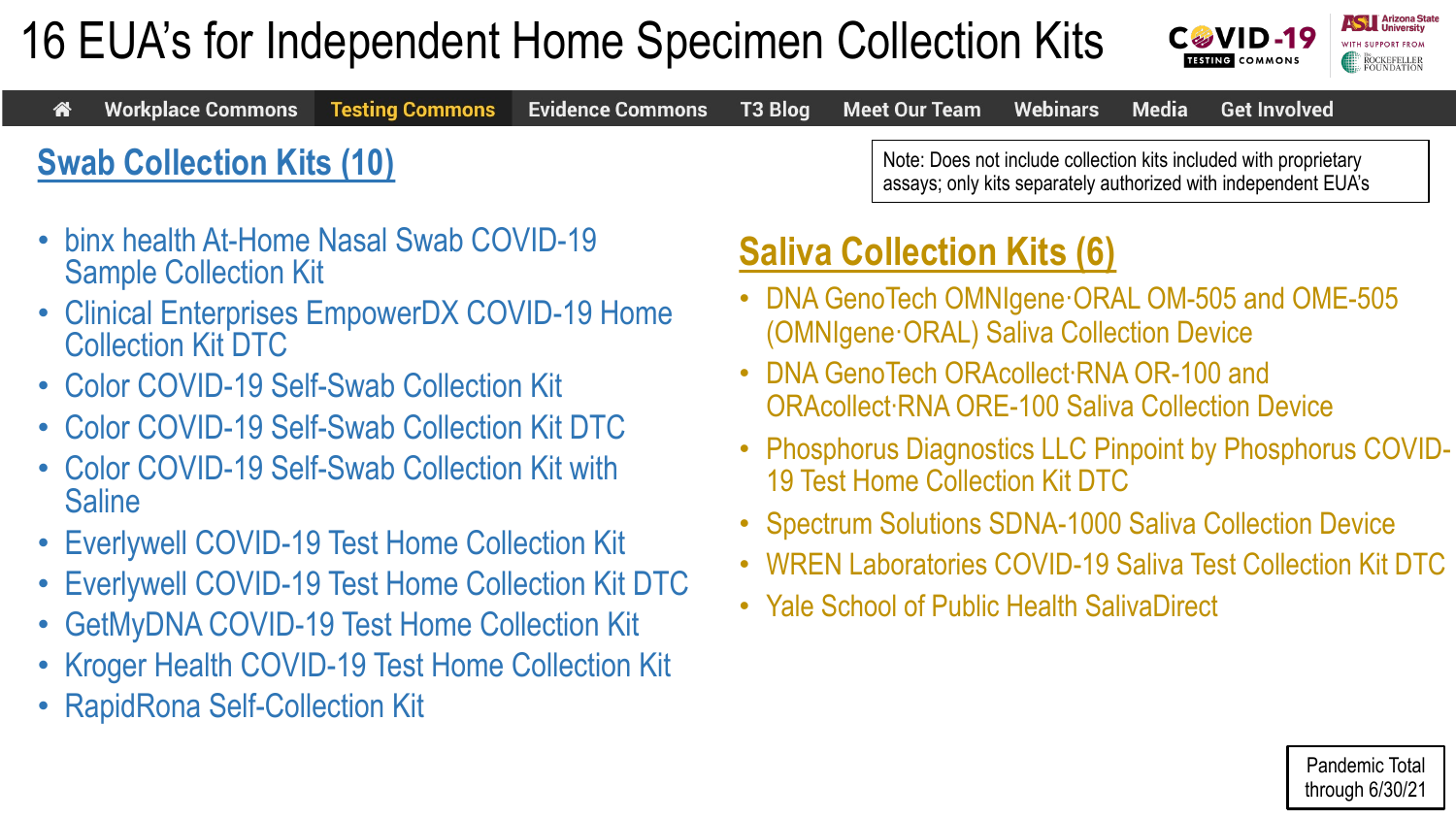### CE-IVD Certified Tests (Mostly Europe)



Pandemic Total through 6/30/21

**ASTERNATION** University

ROCKEFELLER<br>FOUNDATION

WITH SUPPORT FROM

**CGVID-19** 

**TESTING COMMONS**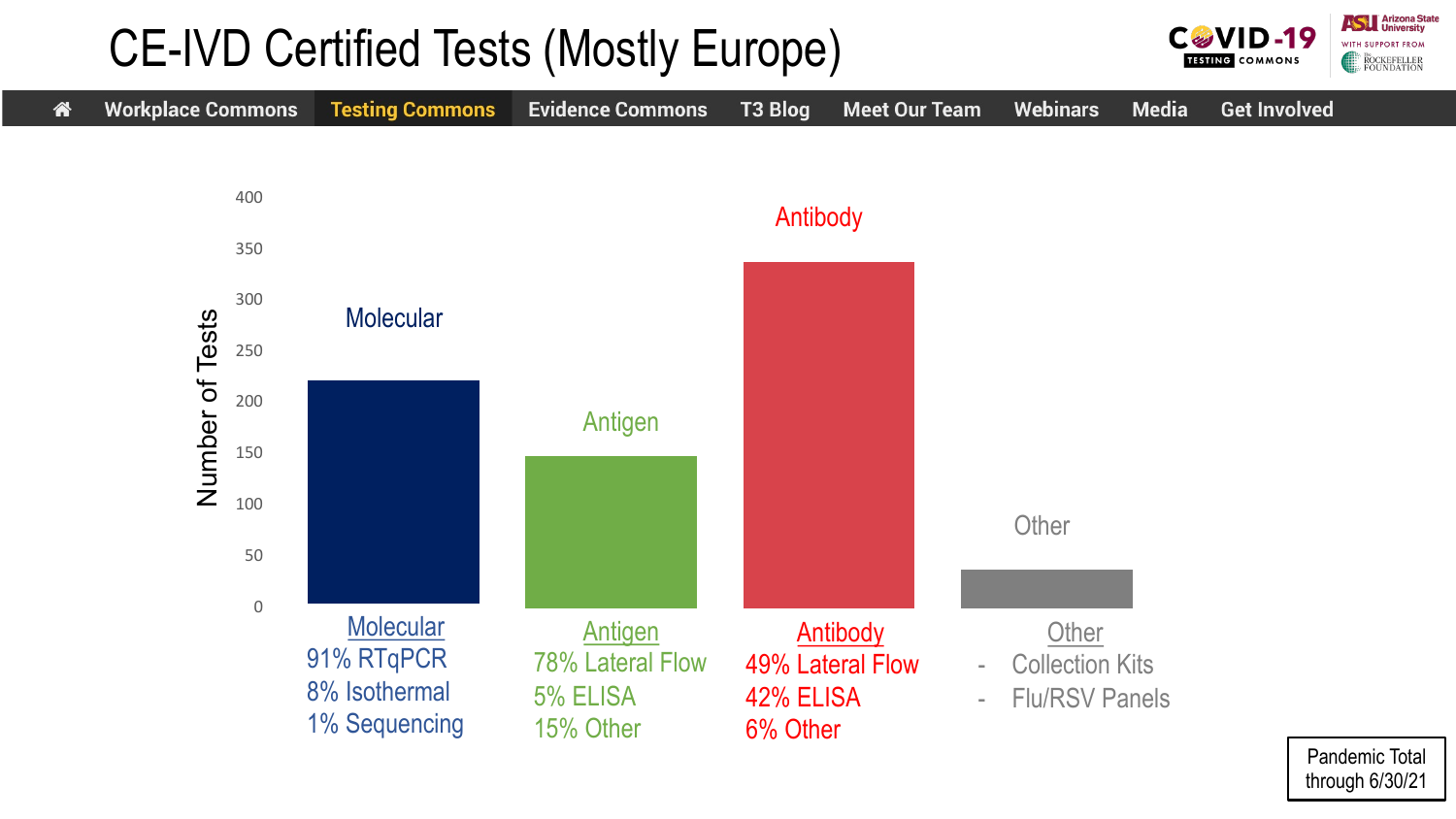#### **ASTERNATION** University **C**&VID-19 Research Use Only Tests Authorized outside of US & EU WITH SUPPORT FROM **TESTING** COMMONS

ROCKEFELLER<br>FOUNDATION

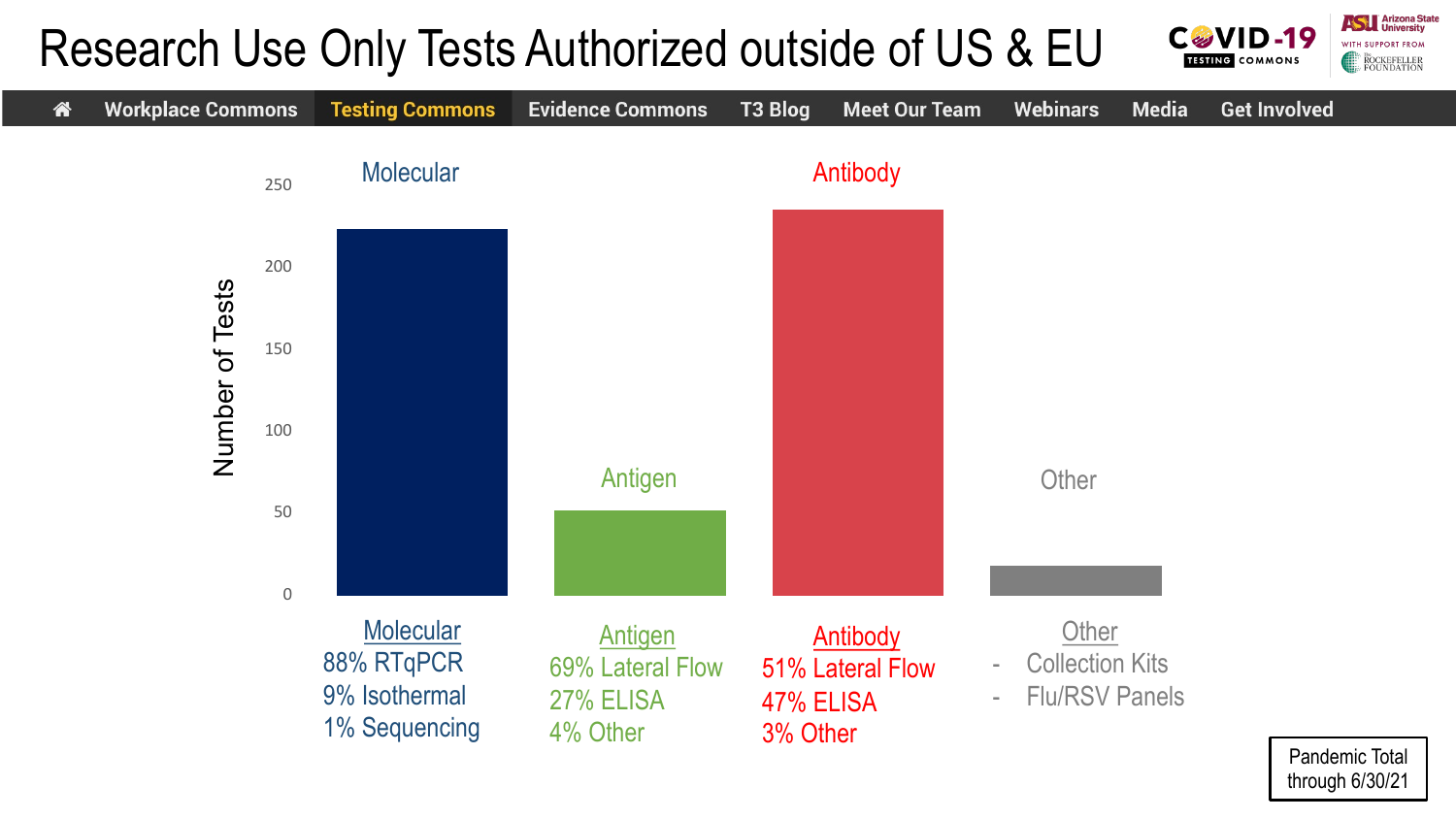#### Tests in Development Worldwide



**Assembly** Arizona State

**ROCKEFELLER**<br>FOUNDATION

WITH SUPPORT FROM

**CGVID-19** 

**TESTING COMMONS**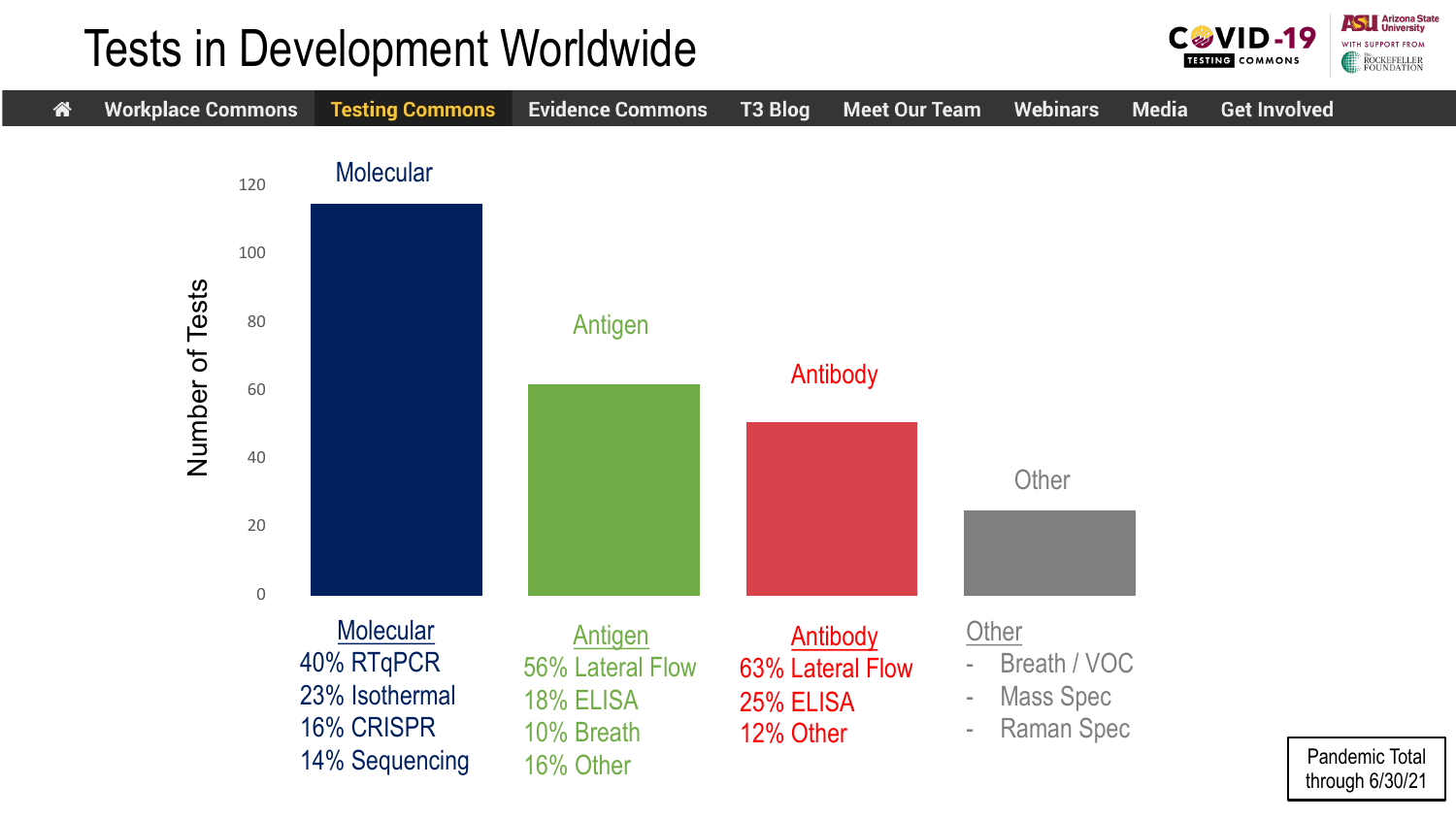#### Companies with the largest number of EUAs

**ASTERNATION** University CØVID-19 WITH SUPPORT FROM **TESTING COMMONS** ROCKEFELLER<br>FOUNDATION

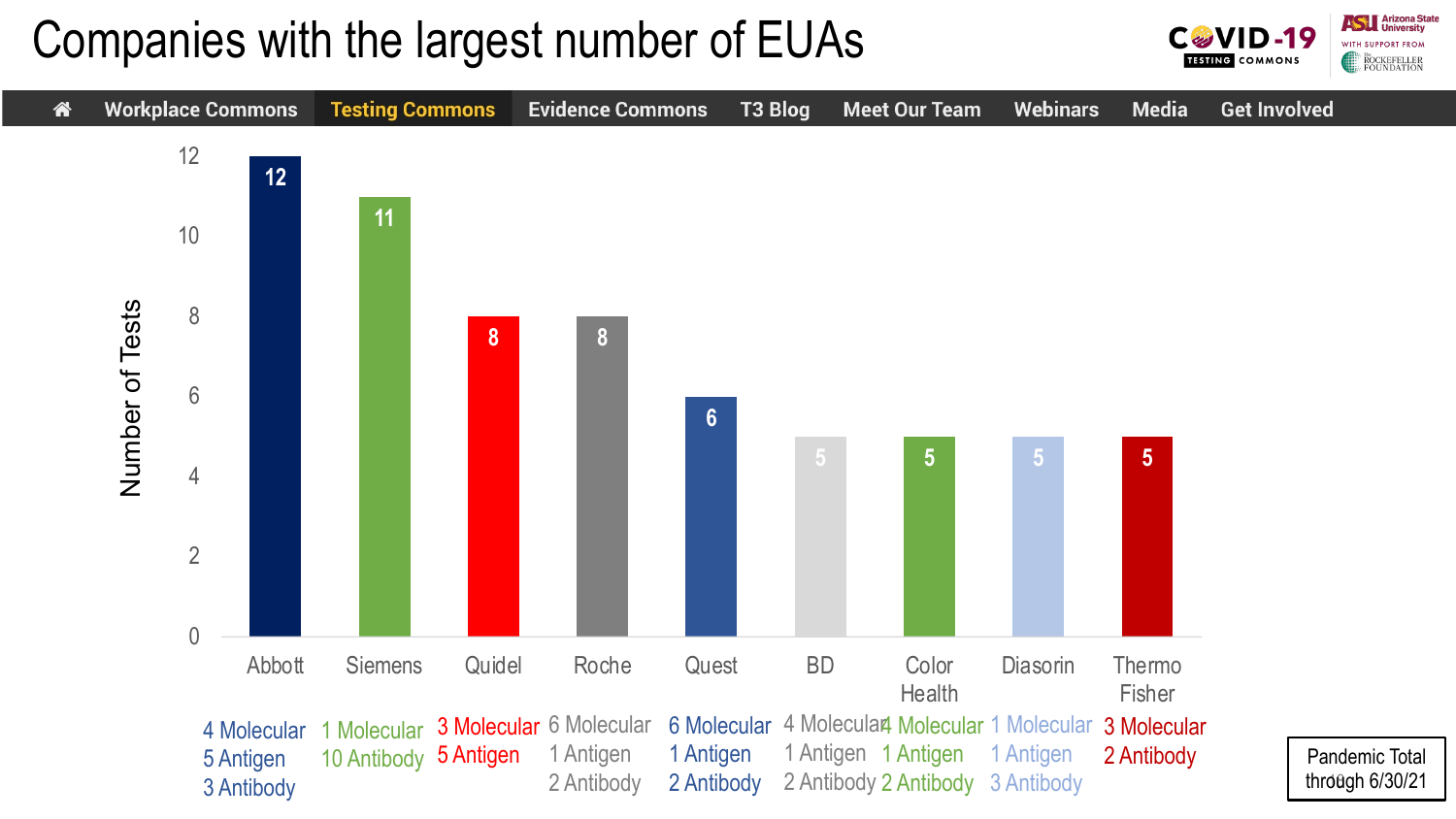### FDA Revoked EUA's and Other Safety Communications



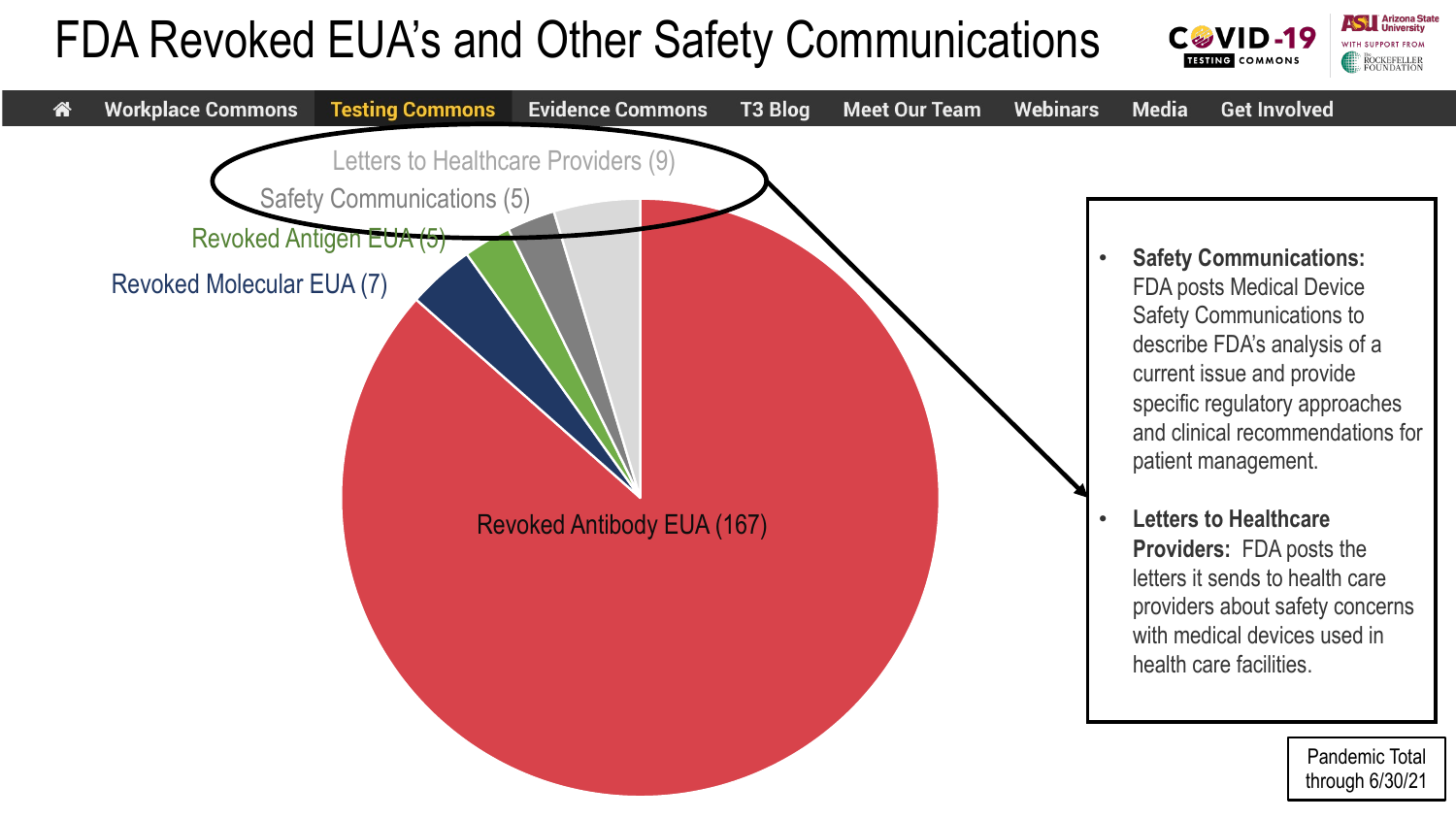### Other FDA Safety Communications by Subject



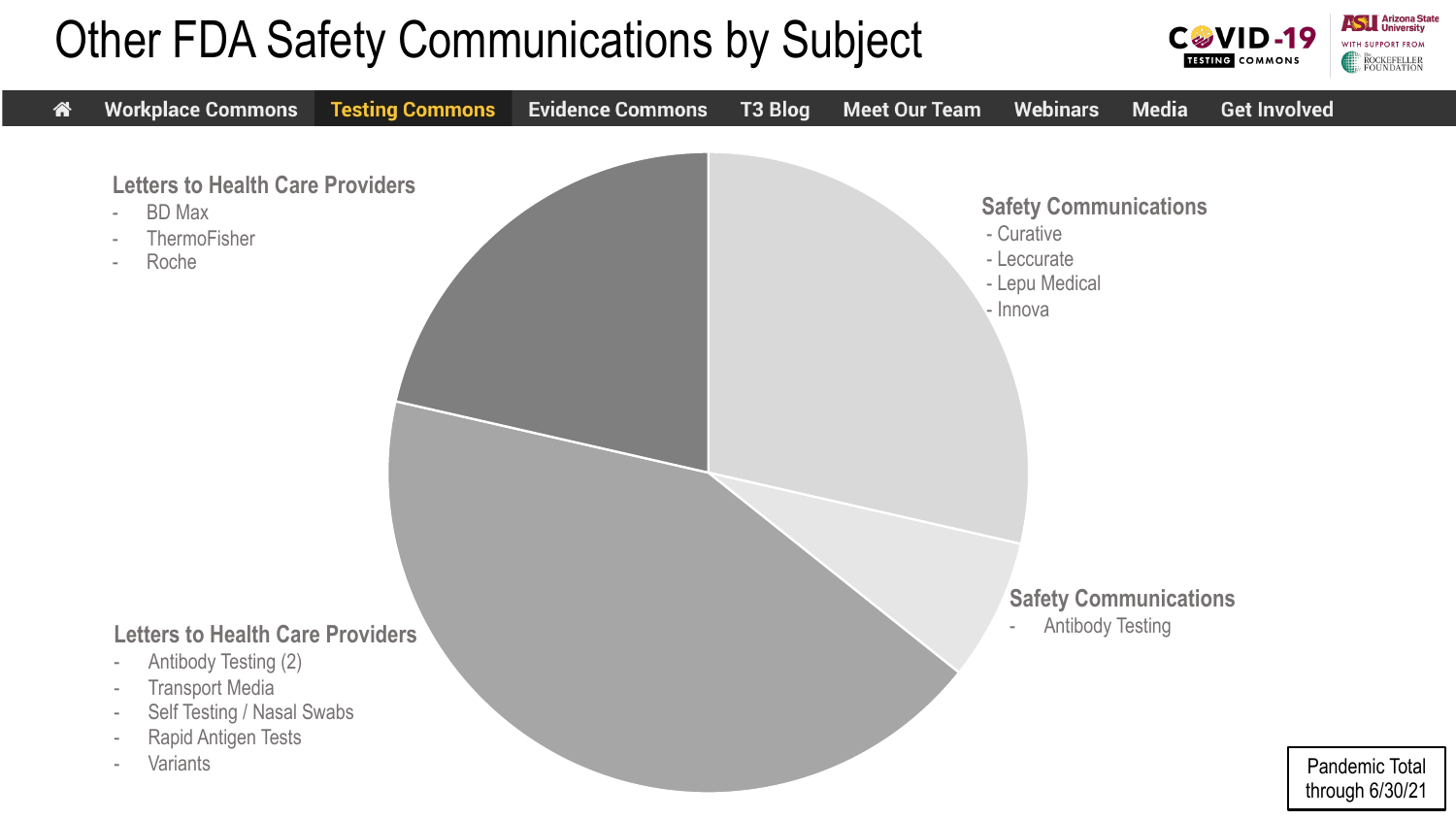## EUA's for Management of COVID-19 Patients





#### **IVDs for Management of COVID-19 Patients (3)**

- Roche Diagnostics Elecsys IL-6 (June 2020)
- Beckman Coulter, Inc. Access IL-6 (October 2020)
- Siemens Healthcare Diagnostics Inc. ADVIA Centaur IL6 Assay (December 2020)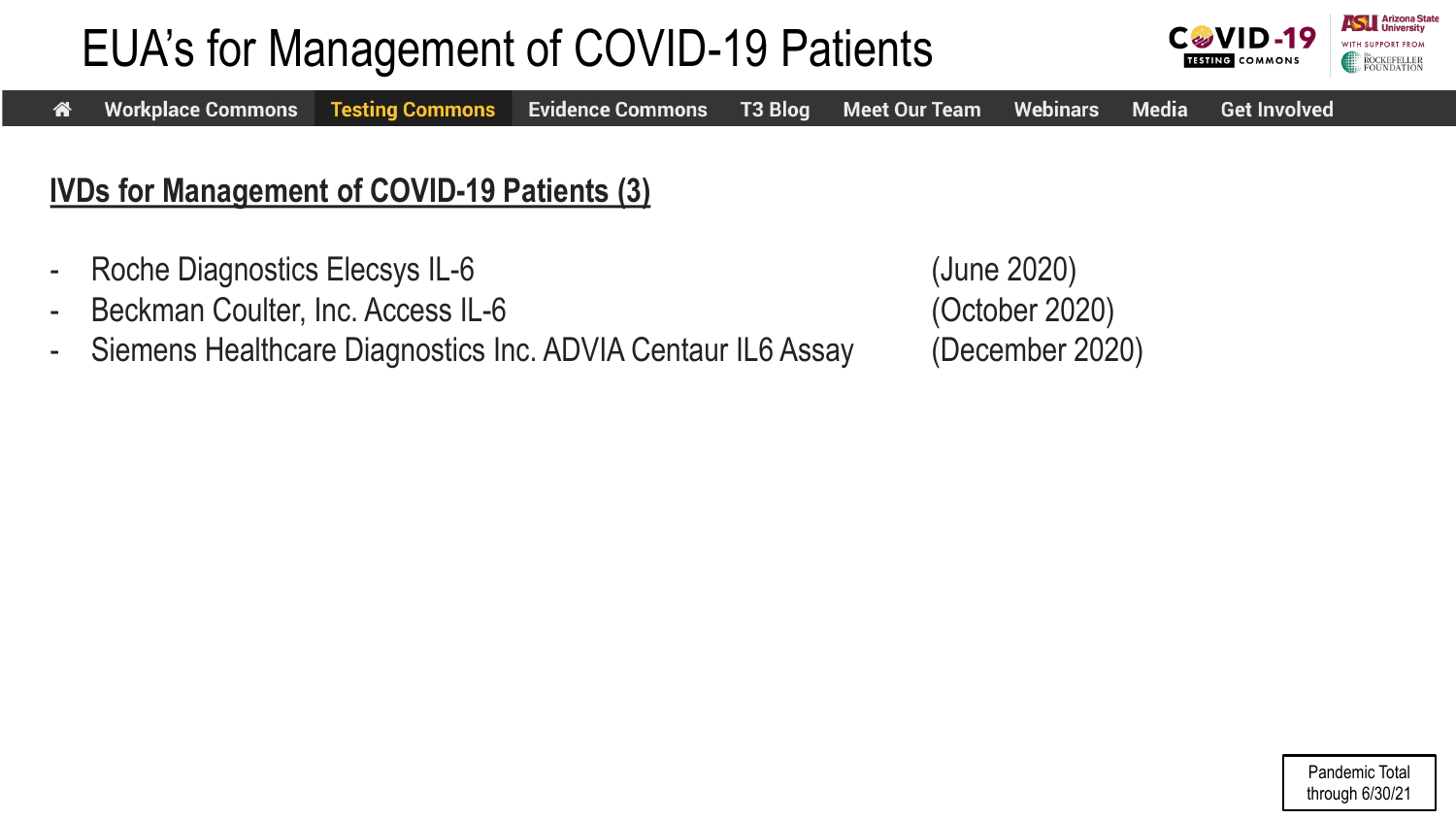

Molecular Tests **Antigen Tests** Serology Tests Collection Kits